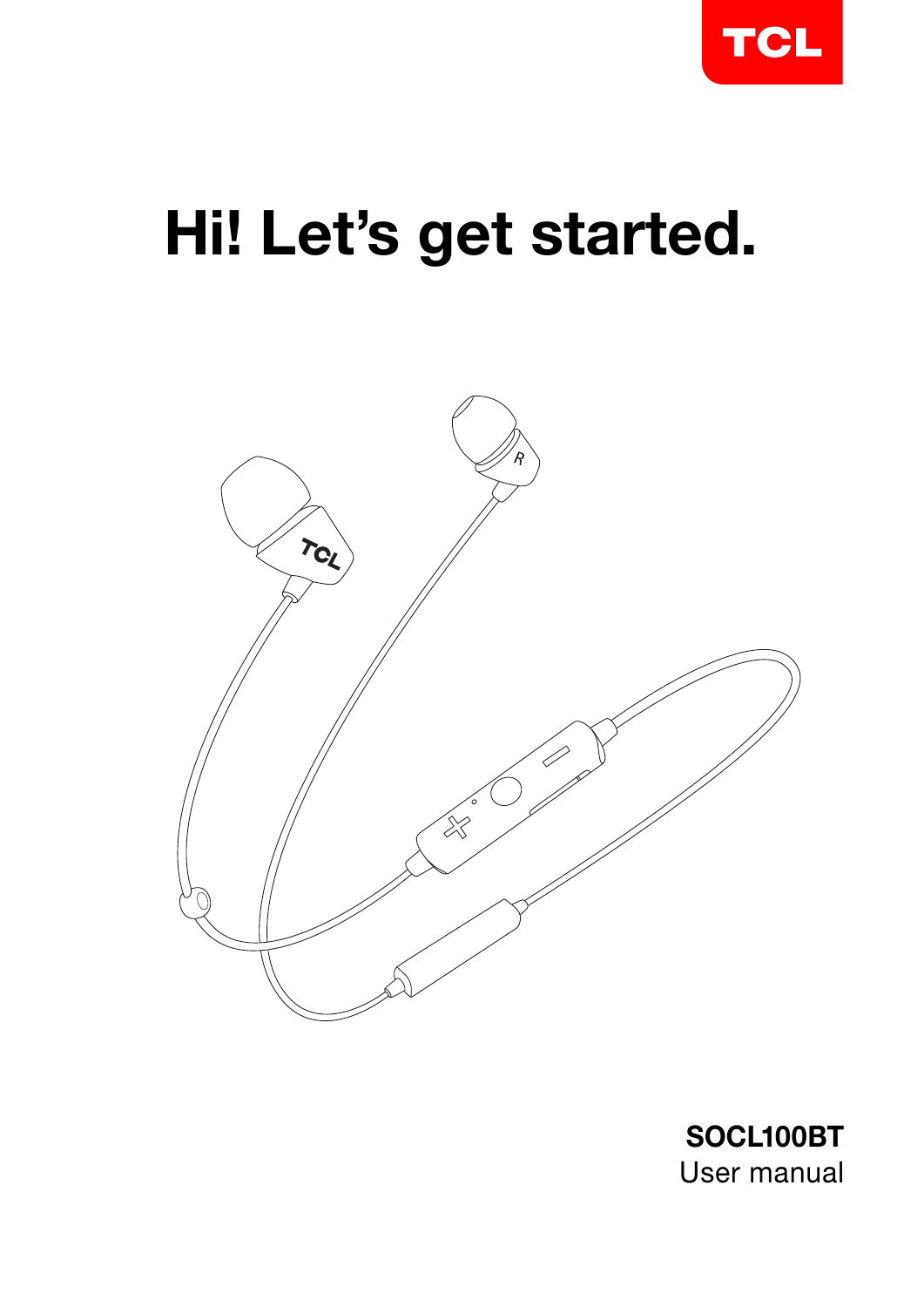## **Contents**

| 1              | Important safety instructions<br>Hearing safety<br>General safety information                                                                                 | 3  |
|----------------|---------------------------------------------------------------------------------------------------------------------------------------------------------------|----|
| $\overline{2}$ | Welcome<br>What's in the box<br>Overview of the wireless headphones                                                                                           | 4  |
| 3              | Connect your headphones<br>Charge your headphones<br>Pair the headphones with your smartphone or Bluetooth <sup>®</sup> devices                               | 5  |
| 4              | Use your headphones<br>Select your earcaps<br>Power your headphones on or off                                                                                 | 6  |
|                | Connect your headphones to your smartphone or Bluetooth <sup>®</sup> devices<br>Music control<br>Voice assistant<br>Call control<br>Switch the voice language | 7  |
| 5              | <b>Notice</b><br>Compliance notice<br>Declaration of conformity<br>Replace or remove the integrated battery<br>Recycling of your old product and battery      | 8  |
| 6              | Notice for US and Canada<br>Compliance notice for US<br>Compliance notice for Canada                                                                          | 9  |
| 7              | <b>Trademarks</b>                                                                                                                                             | 10 |
| 8              | <b>FAQ</b>                                                                                                                                                    | 11 |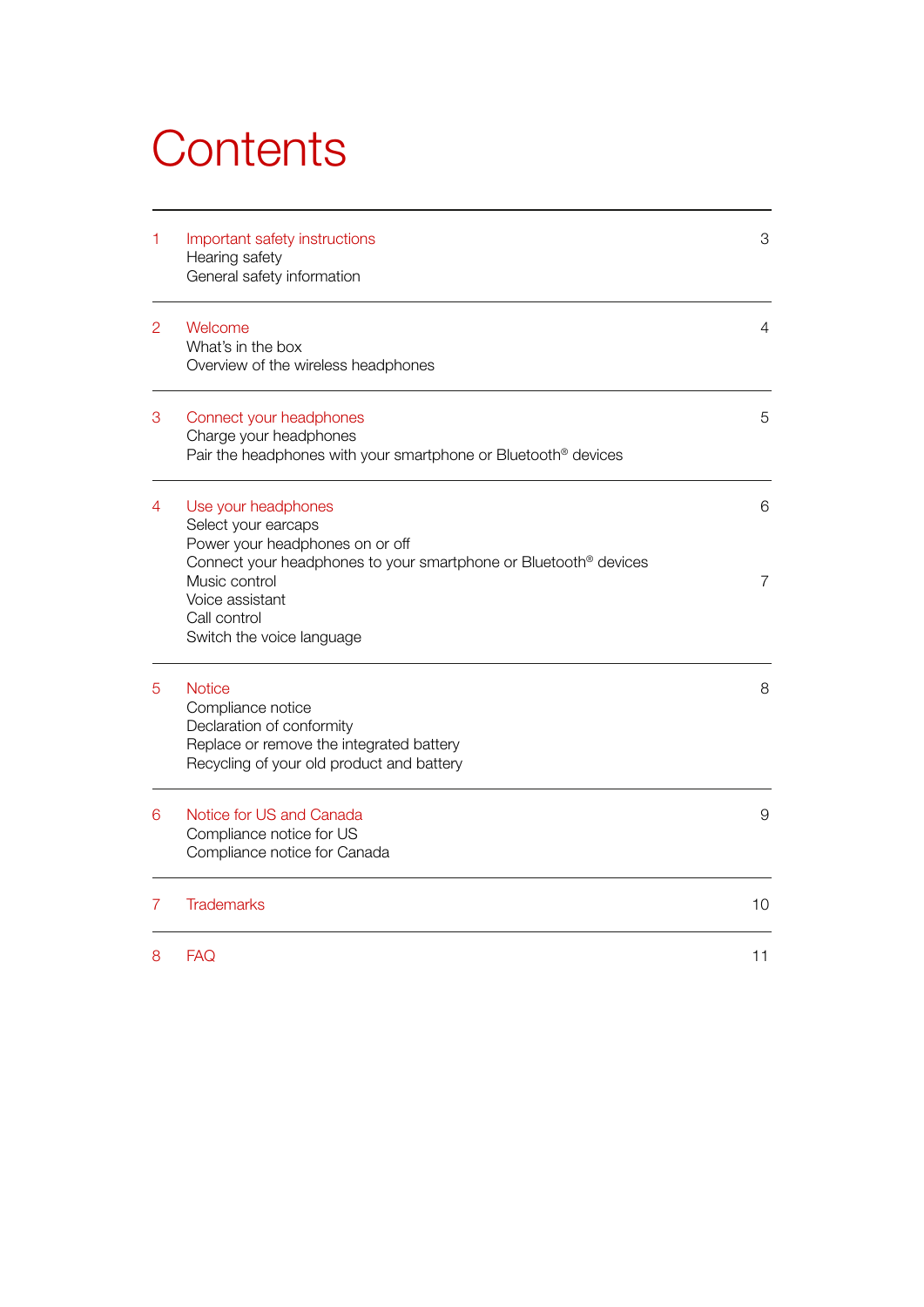## **1** Important safety instructions

### Hearing Safety



#### Danger

To avoid hearing damage, limit the time you use headphones at high volume and set the volume to a safe level. The louder the volume, the shorter the safe listening time is.

To prevent accidents and damage to ears:

- Listen at reasonable volumes for reasonable periods of time.
- Be careful not to adjust the volume continuously upwards as your hearing adapts.
- Do not turn up the volume so high that you can't hear what's around you.

### General safety information

To prevent damage and malfunctions:

- Do not expose headphones to excessive heat.
- Do not drop your headphones.
- Headphones shall not be exposed to dripping or splashing water.
- Do not allow your headphones to be submerged in water.
- Do not use any cleaning agents containing alcohol, ammonia, benzene, or abrasives.
- If cleaning is required, use a soft cloth, if necessary dampened with a minimum amount of water or diluted mild soap, to clean the product.

#### Battery precautions:

• The integrated battery shall not be exposed to excessive heat such as sunshine, fire or the like.

#### Caution:

Danger of explosion if battery is incorrectly replaced. Replace only with the same or equivalent type.

#### Operating temperature and humidity:

- Operate or store in a place where temperature is between 0ºC (32ºF) to 45ºC (113ºF) (up to 90% relative humidity).
- Battery life may be shorter in high or low temperature conditions.

#### Liability:

• This product is designed for use with mobile devices that support Bluetooth<sup>®</sup> standard specified by Bluetooth<sup>®</sup> SIG, Inc. and are compatible to the following Bluetooth® profile:

#### Bluetooth® profile

- HFP Hands-free profile
- A2DP Advanced audio distribution profile (Bluetooth® stereo supported)
- AVRCP Audio video remote control profile
- It is considered improper use when this product is used for any application not named in this user manual.
- TCL Corporation bears no responsibility for accidents or damage caused by improper use of this product.

#### Caution:

The user is cautioned that changes or modifications not expressly approved by the party responsible for compliance could void the user's authority to operate the equipment.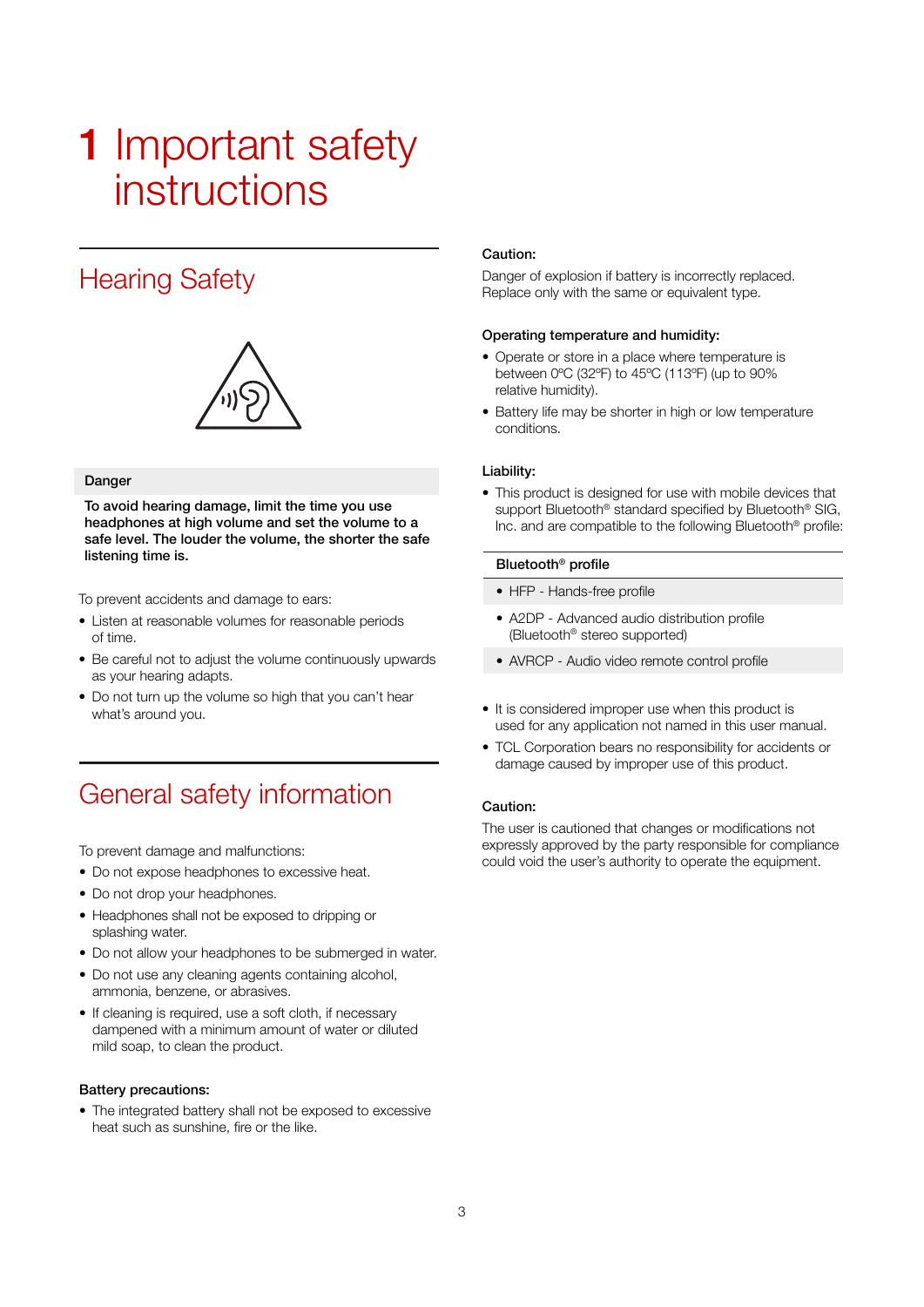## 2 Welcome

Congratulations on the purchase of your new TCL headphones! After it is set up and connected, you can enjoy wireless music and phone calls with high quality sound. You are recommended to read through this user manual which helps you set up, connect and operate the product easily and properly. For more information, visit www.tcl.com.

Let's get started.

### What's in the box



TCL wireless in-ear headphones SOCL100BT (with M size earcaps)





3 pairs of replaceable earcaps



Quick start guide

USB cable (for charging)



Safety sheet

### Overview of the wireless in-ear headphones



- 1  $\Phi$  Turn the volume up.
- 2 O Power on or off/Pairing/Music/call control and voice assistant or skip to the next track or previous track.
- $3 \implies$  Turn the volume down.
- 4 LED indicator
- 5 Micro USB charging slot
- 6 Microphone (on the back)
- 7 Replaceable earcaps
- 8 Cable slider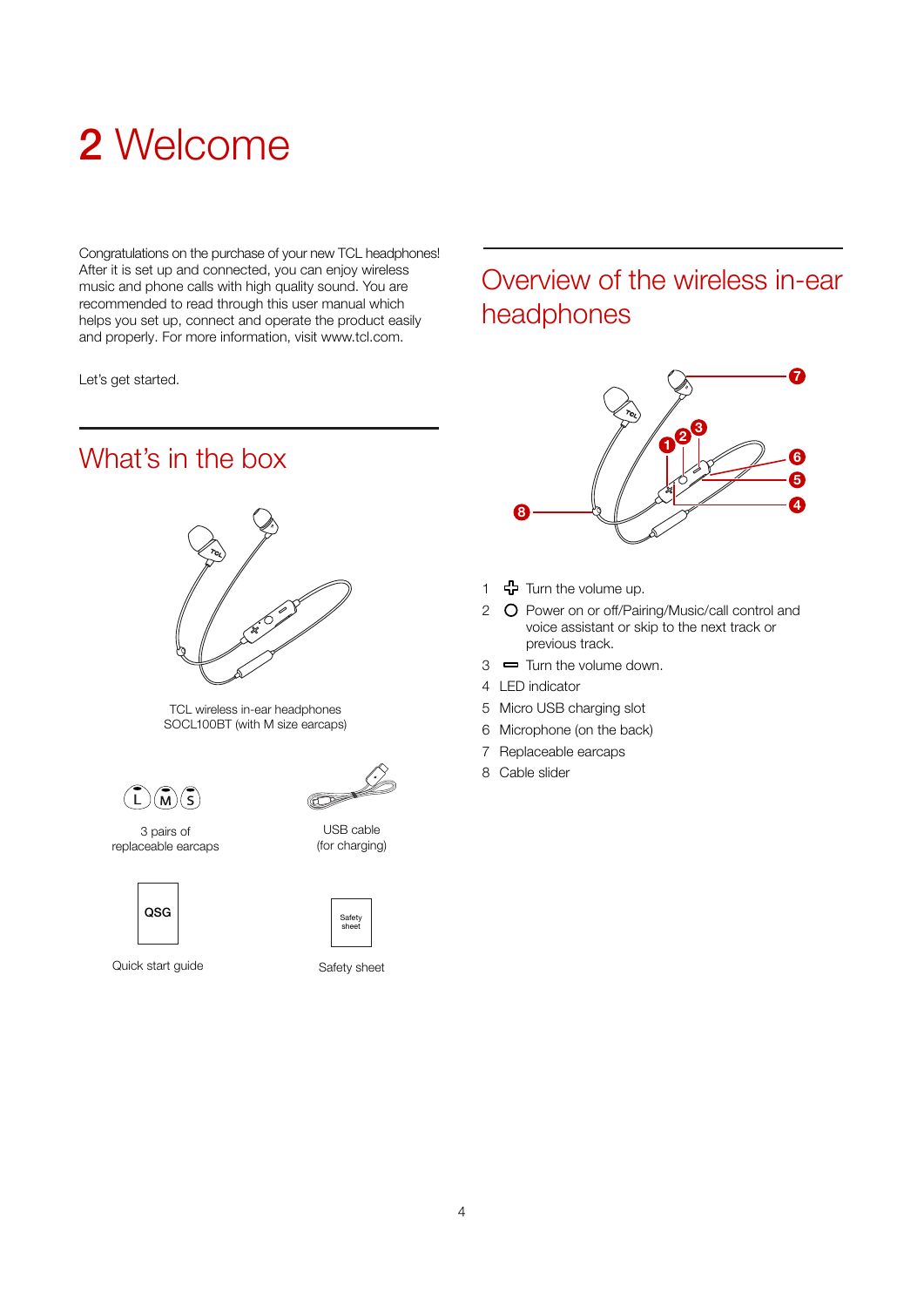## 3 Connect your headphones

Before you can make calls and enjoy music with your headphones, follow the instructions below to set up and connect your headphones.

### Charge your headphones

Connect the supplied USB charging cable to:

- The micro USB charging slot on the headphones and;
- The charger/USB port of a computer.
	- $\rightarrow$  LED turns white during charging and turns off when the headphones are fully charged.



#### **Note**

- For first time use, charge the battery for 5 hours for optimum battery capacity and lifetime.
- After the first time charge, a normal charge takes approximately 2 hours.
- Use only the supplied USB charging cable to charge your headphones to prevent product damage.

#### Warning

Only charge with certified USB adaptor DC 5V

### Pair the headphones with your smartphone or Bluetooth<sup>®</sup> devices

For the first time use, you have to pair the headphones with your smartphone manually.

- 1 Press and hold  $\Omega$  for 5 seconds until the blue and white LED flashes alternately.
	- $\rightarrow$  The blue LED will flash when pairing is successful.
- 2 Turn on the Bluetooth<sup>®</sup> function of your smartphone.
- 3 Select TCL SOCL100BT. Enter '0000' if the headphones password is required.  $\rightarrow$  The blue LED will flash when pairing is successful.



#### **Note**

- The headphones can save up to 8 different devices you have connected. If you connect to more than 8 devices, the earliest connected device is replaced by the last connected one.
- Make sure your smartphone or device has Bluetooth<sup>®</sup> capability and is compatible to the headphones (see 'Bluetooth® profile' on page 3).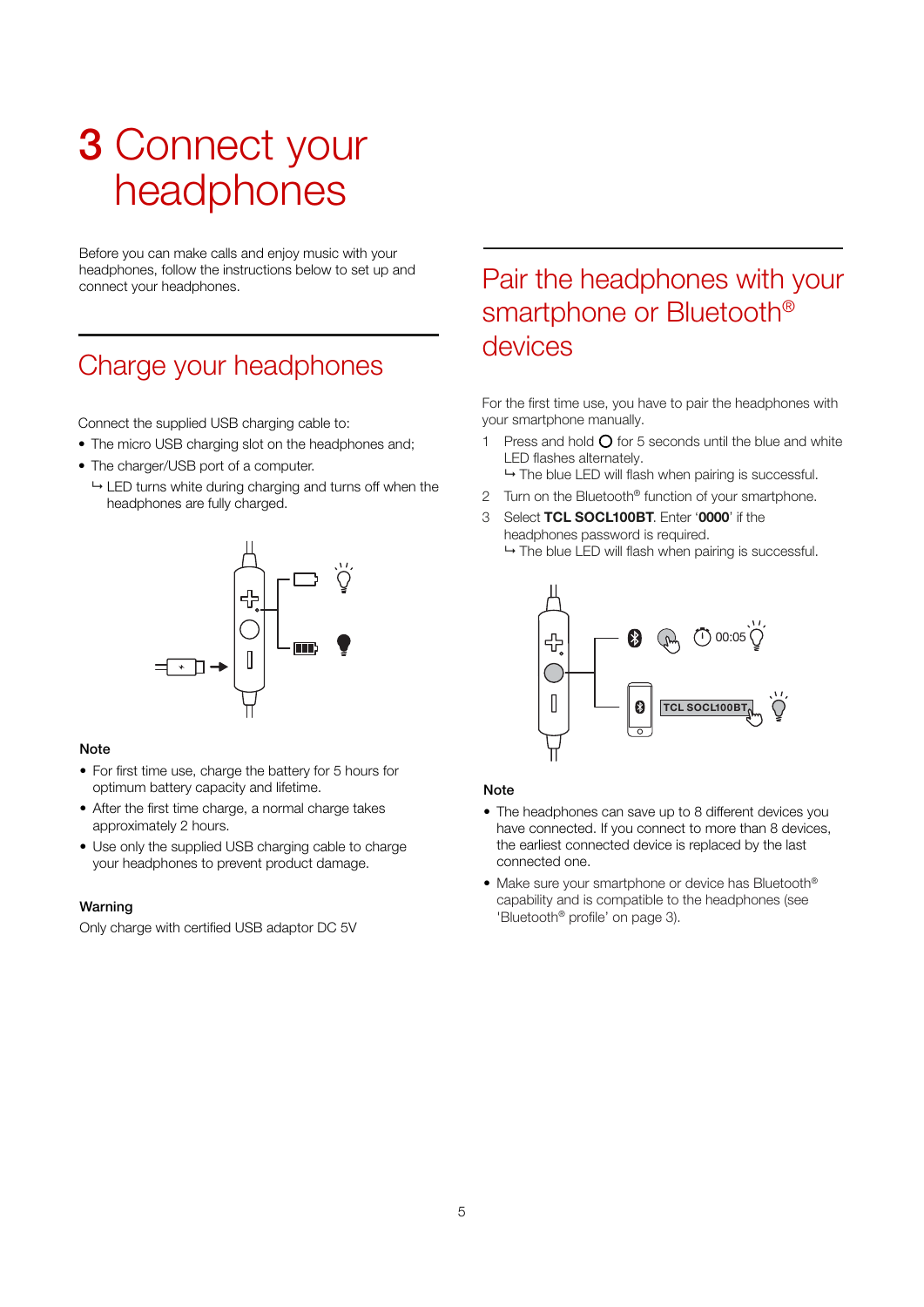## 4 Use your headphones

You can now enjoy wireless music and make your phone calls with your headphones.

### Select your earcaps

Replaceable earcaps will be offered with the headphones. You can select a pair which fits your ear the best.



### Power your headphones on or off



Press  $\bigcirc$  for 2 seconds to power on your headphones. Press  $\bigcirc$  for 5 seconds to power off your headphones.

### Connect your headphones to your smartphone or Bluetooth® device

- 1 Turn on your smartphone or Bluetooth® device.
- 2 Turn on your headphones.
	- $ightharpoonup$  The blue LED flashes.
	- $\rightarrow$  The headphones are reconnected to the last connected smartphone/Bluetooth<sup>®</sup> device automatically.



#### Note

- You are recommended to turn on the smartphone/ Bluetooth<sup>®</sup> device or activate the Bluetooth<sup>®</sup> feature before turning on the headphones. Otherwise, you have to reconnect the headphones and smartphone/Bluetooth® device manually.
- If the headphones fail to connect to any Bluetooth® device within 5 minutes, the headphones will switch off automatically to save the battery life.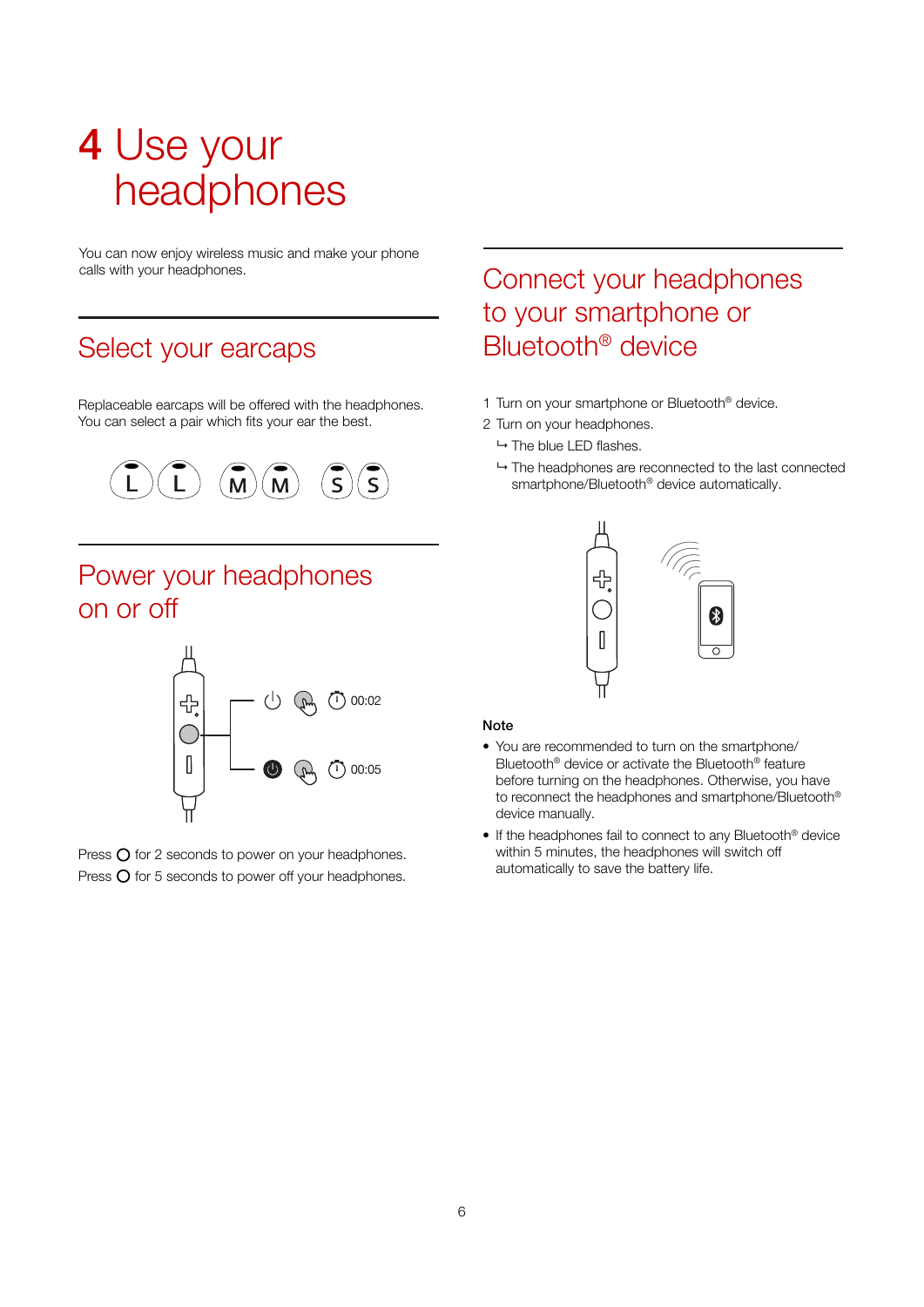### Music control

| Music control | Operation             |
|---------------|-----------------------|
| Volume up     | Press <b>다</b>        |
| Skip forward  | Press $O$ twice       |
| Play or pause | Press $\bigcirc$ once |
| Skip backward | Press $O$ thrice      |
| Volume down   | Press $\equiv$        |



### Voice assistant

Phone voice commands enable you to speak to Siri® or Google Assistant™ on your smartphone using your headphones. For more infomation on using Siri<sup>®</sup> or Google Assistant<sup>™</sup>. please consult the user manual of your smartphone or Bluetooth<sup>®</sup> device.



Press **O** for 2 seconds to activate Siri® or Google Assistant<sup>™</sup>. You will hear the start-up sound. Make a request to Siri® or Google Assistant™ through the headphones' microphone.

### Call control

| Call control                                | Operation                               |
|---------------------------------------------|-----------------------------------------|
| Mute/unmute the<br>microphone during a call | Press $\bigoplus$ and $\bigoplus$       |
| Pick up or hang up a call Press $Q$ once    |                                         |
| Switch to another<br>caller during a call   | Press $\bigcap$ twice                   |
| Reject an incoming call                     | Press and hold $\bigcirc$ for 2 seconds |
| Adjust the volume                           | Press dpor —                            |
|                                             |                                         |



### Switch the voice language

After powering on the headphones, you will hear voice notifications of different headphone status such as when the battery level is low or when the headphones are connected to the smartphone or Bluetooth device. To switch to another voice language, see the following steps.

- 1 Make sure the headphones are powered on.
- 2 Press and hold  $\oplus$  and  $\equiv$  simultaneously for 5 seconds.
	- You will hear a sound signal to confirm that the voice language has been changed.



• There are two voice languages (English and Mandarin Chinese) available for selection.

Tip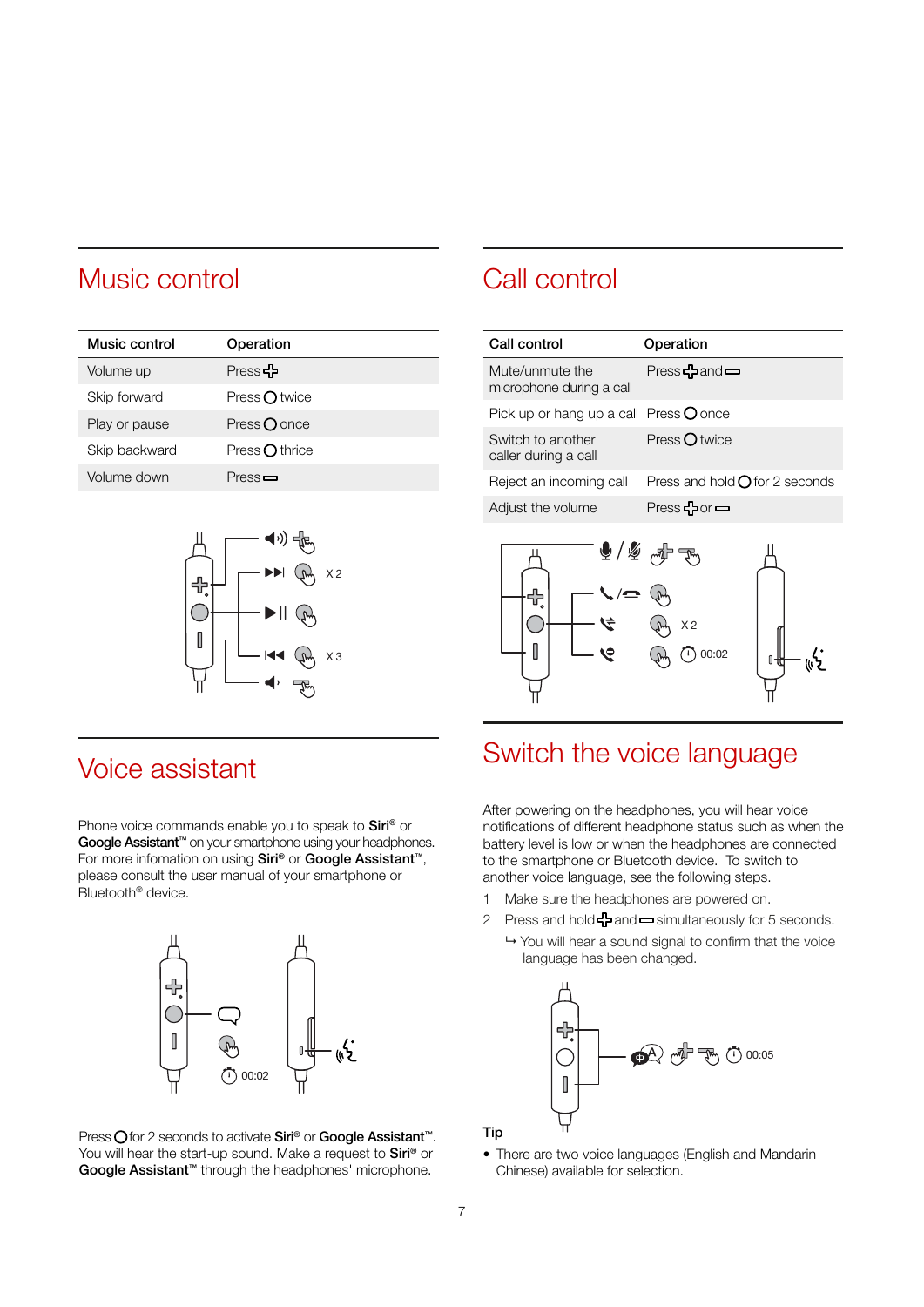## 5 Notice

### Compliance notice

#### EMF

This product complies with all applicable standards and regulations regarding exposure to electromagnetic fields.

### Declaration of conformity

Hereby, TCL Corporation declares that this product is in compliance with the essential requirements and other relevant provisions of Directive 2014/53/EU. You can find the Declaration of Conformity on www.tcl.com

### Remove the integrated battery

Check your country's local waste regulations for the proper disposal of electronic products. To protect the environment, remove and recycle the headphone battery before disposing of them.



#### Environmental protection and sustainability

We have omitted all unnecessary packaging and make sure it is eco-friendly and sustainable.



Your product is designed and manufactured with high quality materials and components, which can be recycled and reused. Please observe the local regulations regarding the disposal of packaging materials, exhausted batteries and old equipment. For recycling information, please visit www.tcl.com



This symbol on a product means that the product is covered by European Directive 2012/19/EU.

This symbol means that the product contains a built-in rechargeable battery covered by European Directive 2013/56/EU which cannot be disposed of with normal household waste. We strongly advise you to take your product to an official collection point.



Lithium polymer battery (0.37Wh)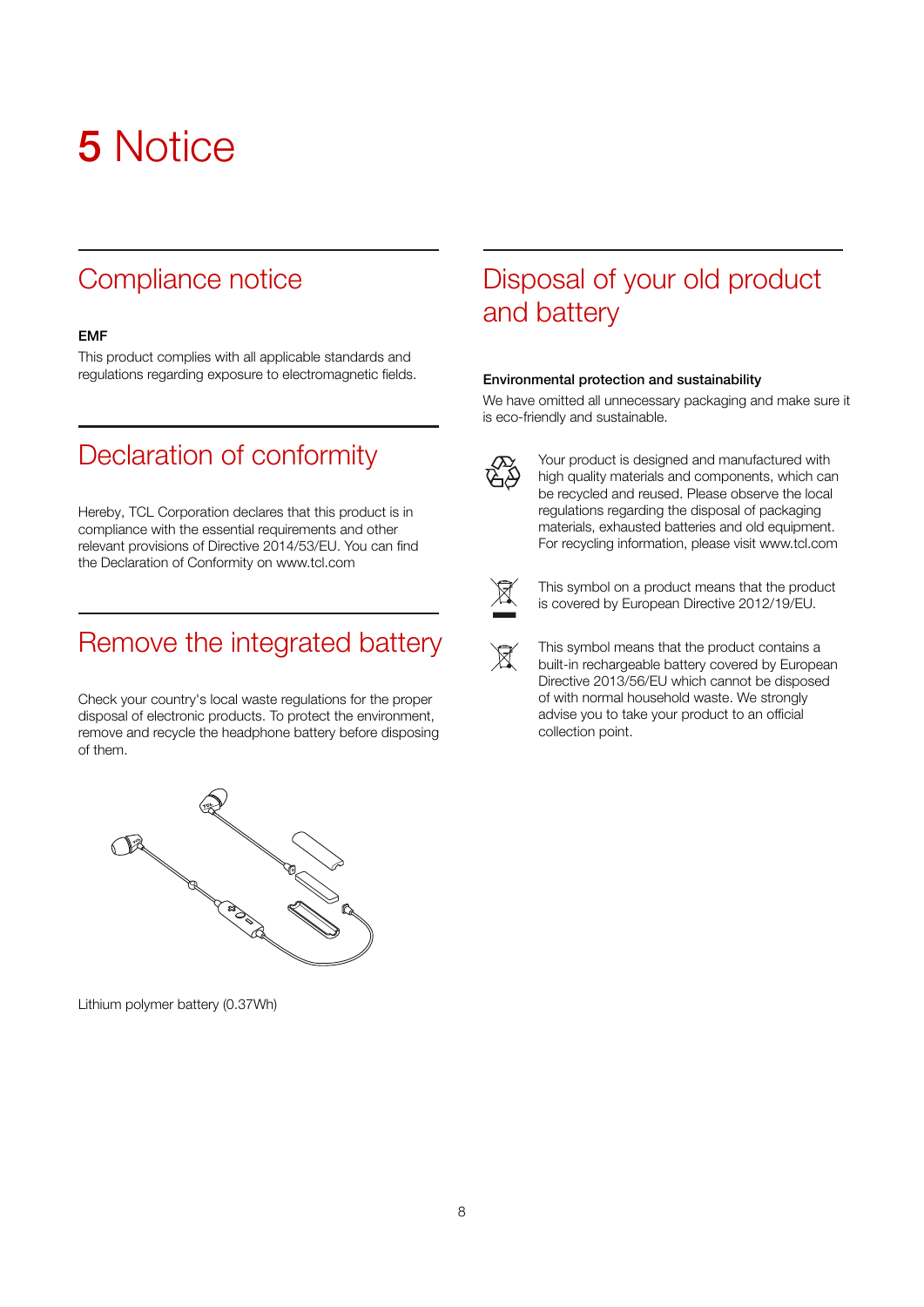## 6 Notice for US and Canada

### Compliance notice for US

This device complies with the FCC rules. Operation is subject to the following two conditions:

- 1. This device may not cause harmful interference, and
- 2. This device must accept any interference received, including interference that may cause undesired operation.

#### FCC rules

This equipment has been tested and found to comply with the limits for a Class B digital device, pursuant to Part 15 of the FCC Rules. These limits are designed to provide reasonable protection against harmful interference in a residential installation. This equipment generates, uses and can radiate radio frequency energy and, if not installed and used in accordance with the instructions, may cause harmful interference to radio communications. However, there is no guarantee that interference will not occur in a particular installation. If this equipment does cause harmful interference to radio or television reception, which can be determined by turning the equipment off and on, the user is encouraged to try to correct the interference by one or more of the following measures:

- Reorient or relocate the receiving antenna.
- Increase the separation between the equipment and receiver.
- Connect the equipment into an outlet on a circuit different from that to which the receiver is connected.
- Consult the dealer or an experienced radio / TV technician for help.

#### FCC Radiation Exposure Statement:

This equipment complies with FCC radiation exposure limits set forth for an uncontrolled environment. This transmitter must not be co-located or operated in conjunction with any other antenna or transmitter.

### Compliance notice for Canada

This device complies with Industry Canada licence-exempt RSS standard(s). Operation is subject to the following two conditions: (1) this device may not cause harmful interference, and (2) this device must accept any interference received, including interference that may cause undesired operation.

CAN ICES-3(B)/NMB-3(B)

#### IC Radiation Exposure Statement

This equipment complies with Canada radiation exposure limits set forth for uncontrolled environments. This transmitter must not be co-located or operating in conjunction with any other antenna or transmitter.

Caution: The user is cautioned that changes or modifications not expressly approved by the party responsible for compliance could void the user's authority to operate the equipment.

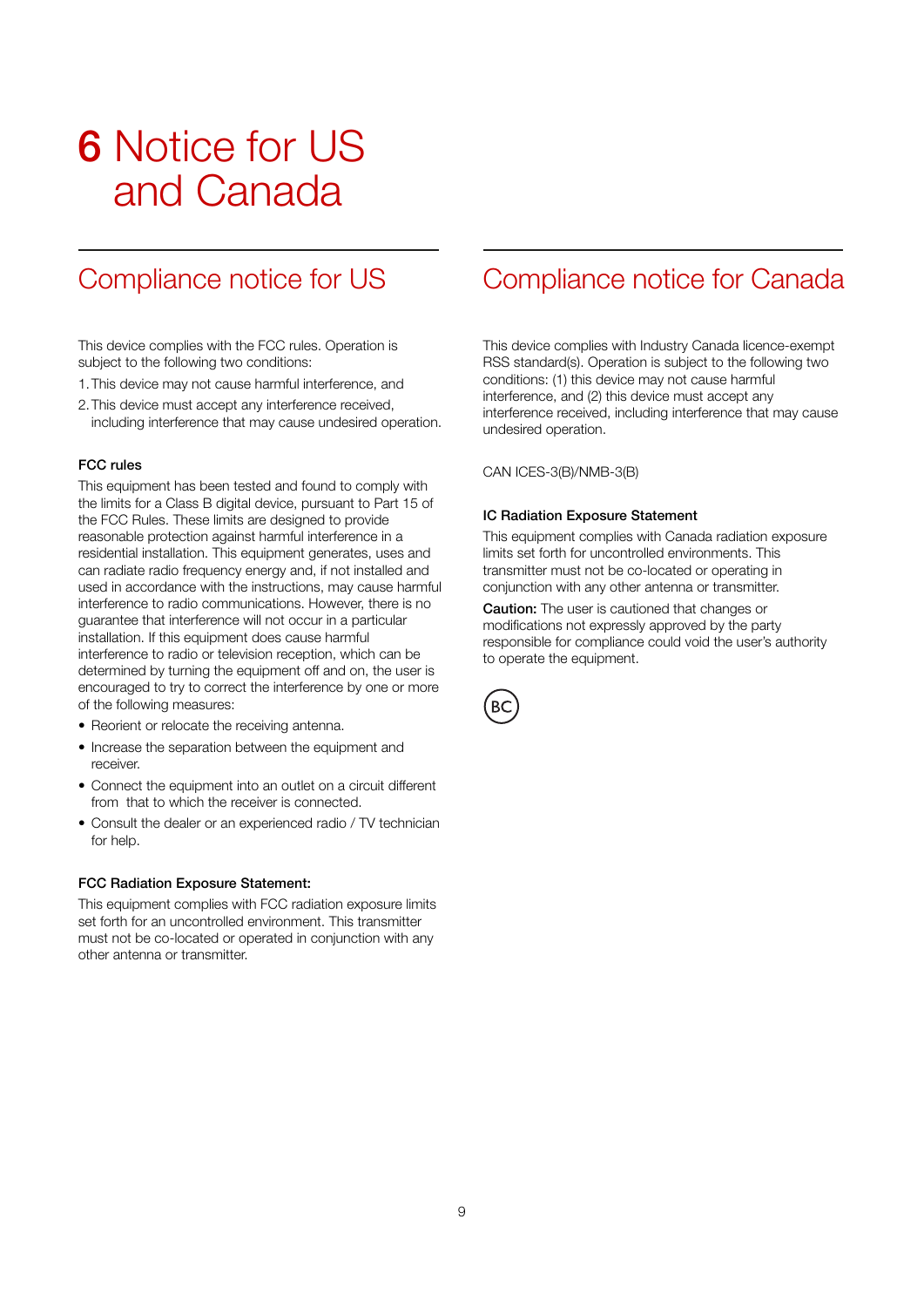## 7 Trademarks

### **&Bluetooth**®

The Bluetooth® word mark and logos are registered trademarks owned by Bluetooth® SIG, Inc. and any use of such marks by TCL Corporation under license.

### Siri®

Siri® is a trademark of Apple Inc., registered in the U.S. and other countries.

#### Google™

Google™ and the Google™ Logo are registered trademarks of Google™ Inc., and Google Assistant™ is a trademark of Google™, Inc.

### **TCL**

TCL is a registered trademark of TCL Corporation in the U.S. and Canada.

#### **SOCL**

SOCL is a trademark of TCL North America.

#### All other trademarks and trade names

are the property of their respective owners.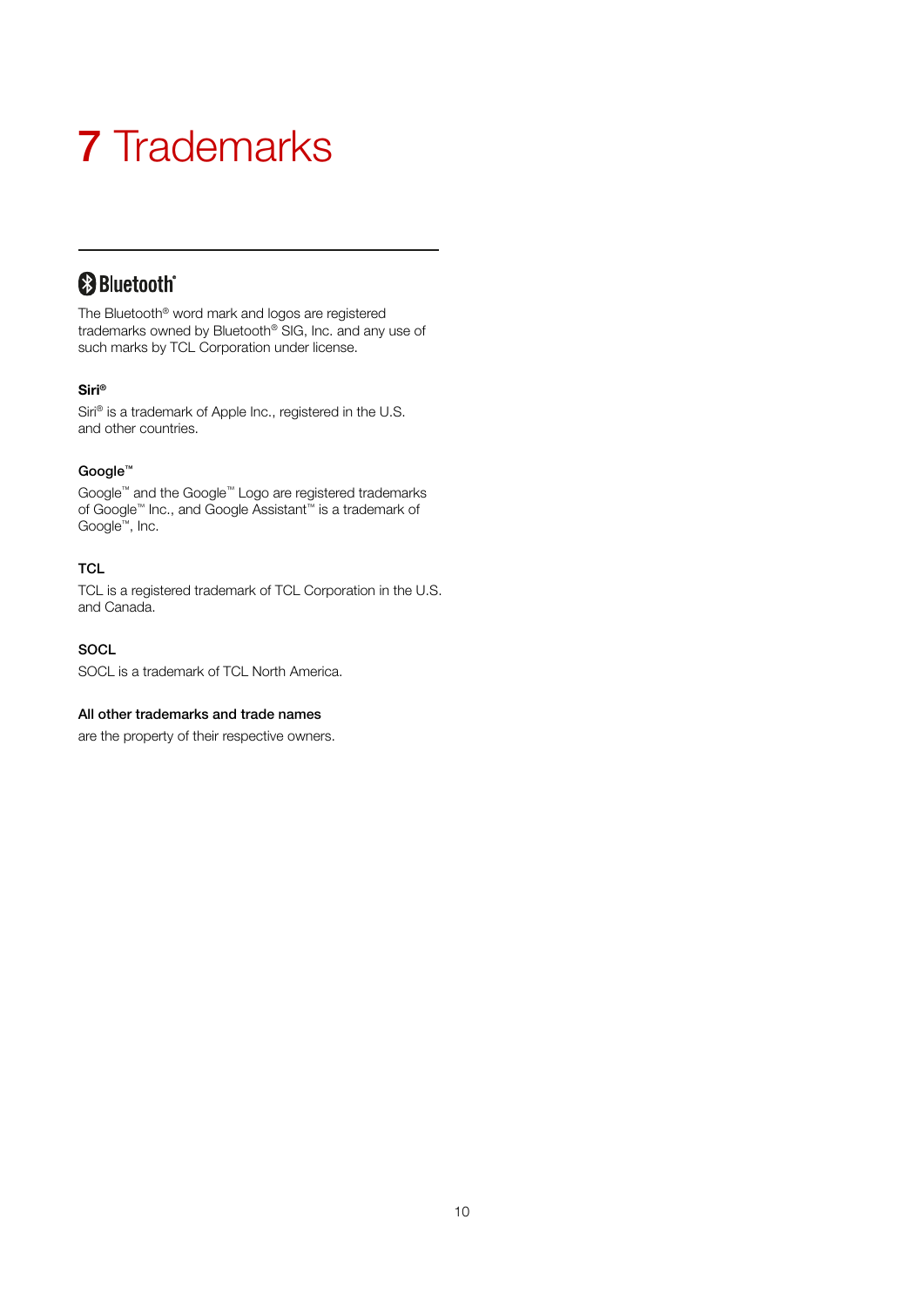## $8$  FAC

I cannot switch on the headphones.

• Your headphones do not have enough battery power. Charge your headphones (see 'Charge your headphones' on page 5).

The headphones are not connected to my smartphone automatically.

• Make sure you switch on your smartphone before you switch on the headphones. Make sure the Bluetooth® function of your smartphone is switched on.

The headphones keep on disconnecting.

- Your headphones do not have enough battery power. Charge your headphones (see 'Charge your headphones' on page 5).
- Make sure the headphones and Bluetooth® device are within the operation range. Remove any unnecessary Bluetooth® devices.
- Remove the headphones from the pairing list and pair them with your device again.

The headphones do not pair with my device.

- Make sure you follow the steps described in this user manual.
- Make sure the headphones have entered the pairing mode. Press and hold  $\bigcirc$  until the blue and white LED flashes alternately.

I cannot find the headphones model name on the pairing list of my Bluetooth® device to make a first time connection.

• Follow the steps described in this user manual and pair the headphones with your device manually again (see 'Pair the headphones with your smartphone or Bluetooth<sup>®</sup> devices' on page 5).

Why does the music play on my smartphone speaker, but not through my headphones?

• Make sure you have already selected on your smartphone to listen to music through the headphones. For information, consult the user manual of your smartphone.

I cannot hear the other side's speaking.

- Adjust the volume of your headphones.
- Adjust the volume of your connected Bluetooth<sup>®</sup> device.

The other side cannot hear my voice.

- Make sure you speak close to the microphone.
- Make sure the microphone is not muted.

The audio quality is poor and crackling noise can be heard.

• Make sure the Bluetooth® device is within the operation range. Reduce the distance or remove obstacles between your headphones and Bluetooth® device.

The audio quality is poor when streaming from the smartphone or audio streaming does not work at all.

• Make sure your smartphone supports both HFP - Hands-free profile and A2DP - Advanced audio distribution profile (Bluetooth® stereo supported).

I cannot control music functions on my Bluetooth® device.

• Make sure the Bluetooth® audio source supports AVRCP - Audio video remote control profile.

Where do I take my headphones to dispose of them?

• To find the closest electronics recycling solution to you, please visit www.tcl.com

For further support, visit www.tcl.com